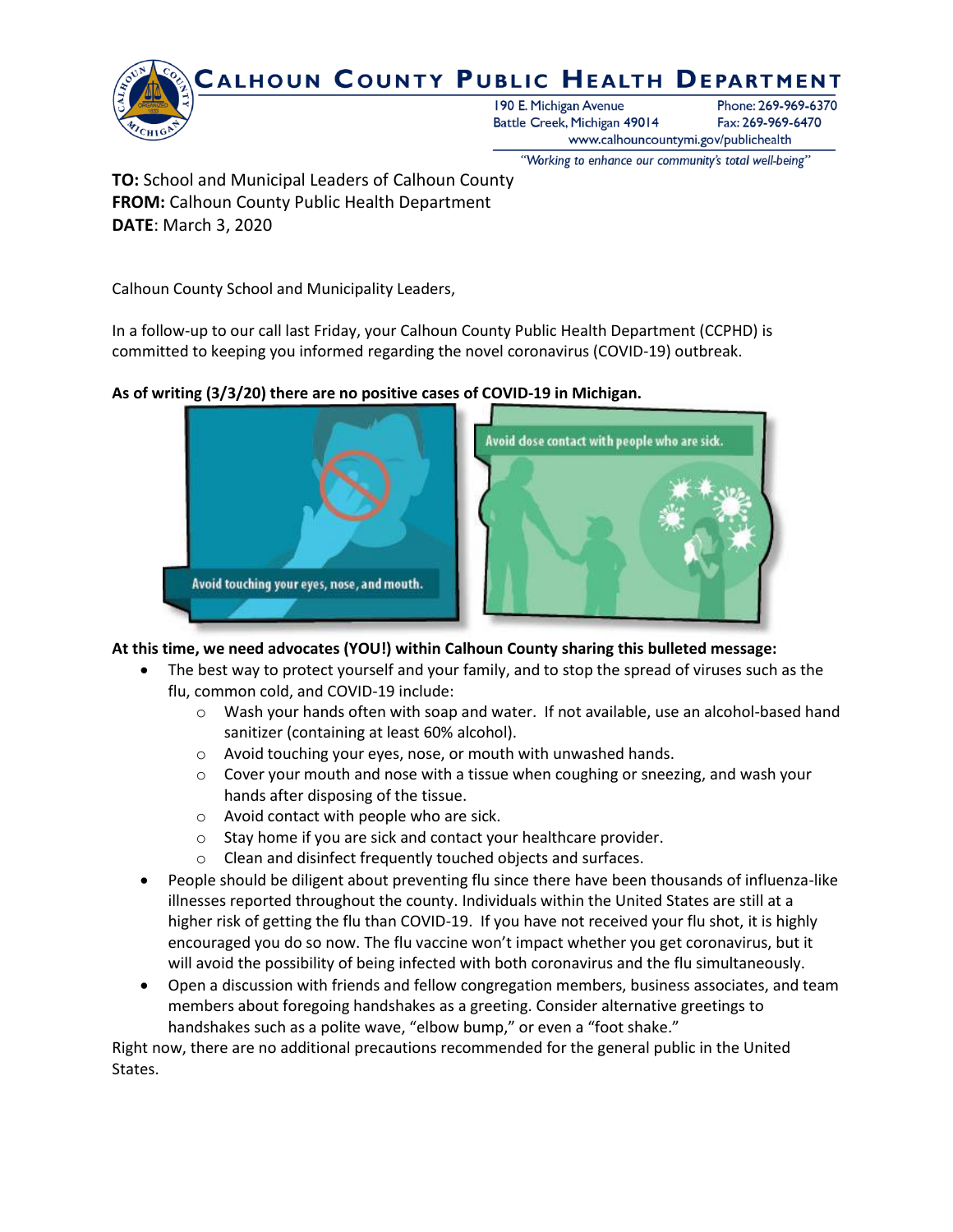

# **Future Updates**

Please expect to receive information from the following CCPHD emails and communicate with your IT on making sure your servers are accepting our emails and not sending to your spam folders:

- CCPHD public e-mail [publichealth@calhouncountymi.gov](mailto:publichealth@calhouncountymi.gov)
- Eric Pessell, Health Officer [epessell@calhouncountymi.gov](mailto:epessell@calhouncountymi.gov)
- Brigette Reichenbaugh, Deputy Health Officer & PIO [breichenbaugh@calhouncountymi.gov](mailto:breichenbaugh@calhouncountymi.gov)
- Kevin Green, Environmental Public Health Director [kgreen@calhouncountymi.gov](mailto:kgreen@calhouncountymi.gov)
- Erin Somerlott, Emergency Preparedness Educator [esomerlott@calhouncountymi.gov](mailto:esomerlott@calhouncountymi.gov)

# **Additional information sources**

We ask that you help us in sharing trusted, reliable resources for preparing individuals and communities as this situation plays out. Misinformation from untrustworthy posts on blogs and social media will quickly lead to confusion and fear.

Below are vetted sources for COVID-19 information that is being continually updated, and can be shared with the general public as you deem appropriate:

**The Centers for Disease Control and Prevention (CDC):**

- Community Mitigation Guidance [https://www.cdc.gov/coronavirus/2019-ncov/preparing](https://gcc01.safelinks.protection.outlook.com/?url=https%3A%2F%2Fwww.cdc.gov%2Fcoronavirus%2F2019-ncov%2Fpreparing-individuals-communities.html&data=02%7C01%7CReiminkB%40michigan.gov%7Cba4f9b0d4032492e8f8408d7bc99e7b9%7Cd5fb7087377742ad966a892ef47225d1%7C0%7C0%7C637185241527311674&sdata=IDiLxHuOAOc7PNaZfBJ1XSy%2Fbp4Ysc%2FTPX3I1kwITTw%3D&reserved=0)[individuals-communities.html](https://gcc01.safelinks.protection.outlook.com/?url=https%3A%2F%2Fwww.cdc.gov%2Fcoronavirus%2F2019-ncov%2Fpreparing-individuals-communities.html&data=02%7C01%7CReiminkB%40michigan.gov%7Cba4f9b0d4032492e8f8408d7bc99e7b9%7Cd5fb7087377742ad966a892ef47225d1%7C0%7C0%7C637185241527311674&sdata=IDiLxHuOAOc7PNaZfBJ1XSy%2Fbp4Ysc%2FTPX3I1kwITTw%3D&reserved=0)
- Interim Guidance for Administrators of US Childcare Programs and K-12 Schools to plan, prepare and respon[d https://www.cdc.gov/coronavirus/2019-ncov/specific-groups/guidance-for](https://gcc01.safelinks.protection.outlook.com/?url=https%3A%2F%2Fwww.cdc.gov%2Fcoronavirus%2F2019-ncov%2Fspecific-groups%2Fguidance-for-schools.html&data=02%7C01%7CReiminkB%40michigan.gov%7Cba4f9b0d4032492e8f8408d7bc99e7b9%7Cd5fb7087377742ad966a892ef47225d1%7C0%7C0%7C637185241527321632&sdata=KJPvGQ83kelwbqwh5gASMOcg1XK5iNXgdgd0wvhiZes%3D&reserved=0)[schools.html](https://gcc01.safelinks.protection.outlook.com/?url=https%3A%2F%2Fwww.cdc.gov%2Fcoronavirus%2F2019-ncov%2Fspecific-groups%2Fguidance-for-schools.html&data=02%7C01%7CReiminkB%40michigan.gov%7Cba4f9b0d4032492e8f8408d7bc99e7b9%7Cd5fb7087377742ad966a892ef47225d1%7C0%7C0%7C637185241527321632&sdata=KJPvGQ83kelwbqwh5gASMOcg1XK5iNXgdgd0wvhiZes%3D&reserved=0)
- Interim Guidance for Businesses and Employers to plan and respond [https://www.cdc.gov/coronavirus/2019-ncov/specific-groups/guidance-business-response.html](https://gcc01.safelinks.protection.outlook.com/?url=https%3A%2F%2Fwww.cdc.gov%2Fcoronavirus%2F2019-ncov%2Fspecific-groups%2Fguidance-business-response.html&data=02%7C01%7CReiminkB%40michigan.gov%7Cba4f9b0d4032492e8f8408d7bc99e7b9%7Cd5fb7087377742ad966a892ef47225d1%7C0%7C0%7C637185241527321632&sdata=p12vddAwiX4%2FwMYeykHil0ORHWP0unDIP1hG5sXQi04%3D&reserved=0)
- CDC in Action: Preparing Communities for Potential Spread [https://www.cdc.gov/coronavirus/2019-ncov/php/preparing-communities.html](https://gcc01.safelinks.protection.outlook.com/?url=https%3A%2F%2Fwww.cdc.gov%2Fcoronavirus%2F2019-ncov%2Fphp%2Fpreparing-communities.html&data=02%7C01%7CReiminkB%40michigan.gov%7Cba4f9b0d4032492e8f8408d7bc99e7b9%7Cd5fb7087377742ad966a892ef47225d1%7C0%7C0%7C637185241527321632&sdata=KUySay5d54zm6OR7XgHxHKARa%2BtINHKHxpLmVH8kud4%3D&reserved=0)
- CDC Protects and Prepares Communities (flyer 02.25.20) <https://www.cdc.gov/coronavirus/2019-ncov/downloads/infographic-cdc-protects-508.pdf> also available on CDC website in Spanish and Simplified Chinese
- What you need to **know** about COVID-19 (flyer 02.21.20) <https://www.cdc.gov/coronavirus/2019-ncov/downloads/2019-ncov-factsheet.pdf> also available on CDC website in Spanish and Simplified Chinese
- What to do if you are **sick** with COVID-19 (flyer 02.21.20) <https://www.cdc.gov/coronavirus/2019-ncov/downloads/sick-with-2019-nCoV-fact-sheet.pdf> also available on CDC website in Spanish and Simplified Chinese